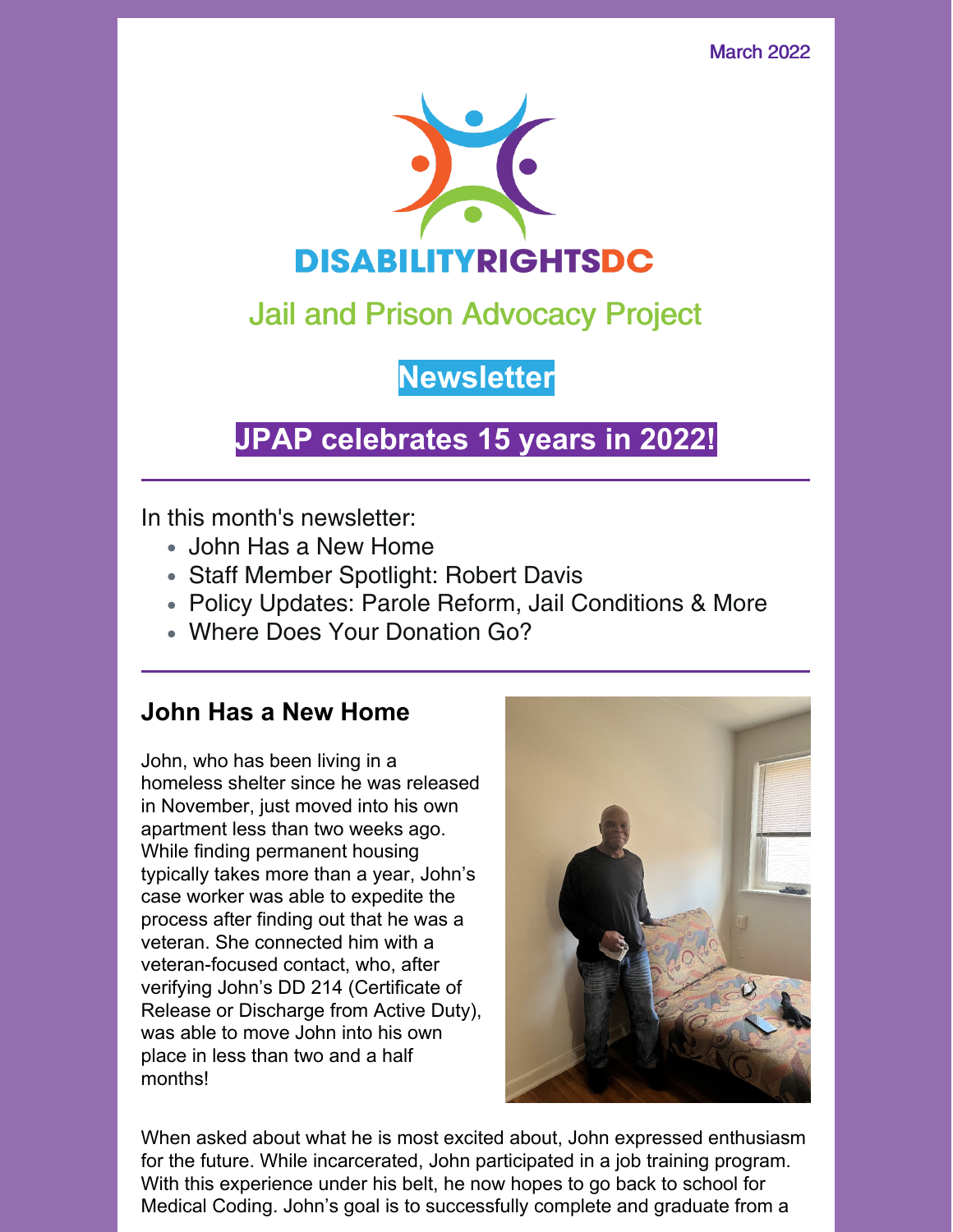coding program in the next year.

This past week, our Reentry Advocate Robert Davis delivered to John some donated pieces of furniture, including a donated mattress and couch. Our Peer Navigator, Andre Gray, was able to find John a free television on Facebook Marketplace. John is looking forward to relaxing on his new couch and listening to his favorite genres of music on the donated radio – country, rap, and R&B. This week, Robert will take John shopping for essentials, such as a broom, blanket, and shower curtain. Robert will also help John obtain additional furniture from community-based nonprofits.

The support you provide makes it possible for us to provide our clients with everyday essentials, like cooking implements for John's new apartment.



## **Staff Member Spotlight: Robert Davis**

Robert Davis started working for JPAP in March 2021 and is getting ready to celebrate his one-year work anniversary. In his role as a Reentry Advocate, Robert ensures that returning citizens have access to the resources necessary for them to succeed within the community, including mental health services, housing, and health insurance.



As a formerly incarcerated individual, Robert is familiar with what he refers to as, "the other side." He realizes that incarceration and reentry each come with a unique set of priorities. When incarcerated, Robert knows that individuals are primarily focused on staying safe and keeping busy. Later, when they're released, these individuals are overloaded with new responsibilities, including paying bills, acquiring food, and finding reliable transportation. Since he has experienced this transition firsthand, Robert acknowledges the apprehension and fear that often emerge when an incarcerated individual is told they are going home and uses this knowledge to guide his JPAP work.

During the day, Robert remains in constant contact with JPAP's clients. When he first starts working with a client, he takes the time to identify that individual's reentry goals, whether it be securing employment or finding a safe place to live. After that initial conversation, he brainstorms accommodations and services that align with the returning citizen's goals and works hard with them to check each goal off their list. He is guided by his mission to "stand up and fight for the rights of those with disabilities" and teach them how to advocate for themselves. Robert is determined to help every JPAP client create their own success story.

When asked about his favorite part of the job, Robert emphasized that he is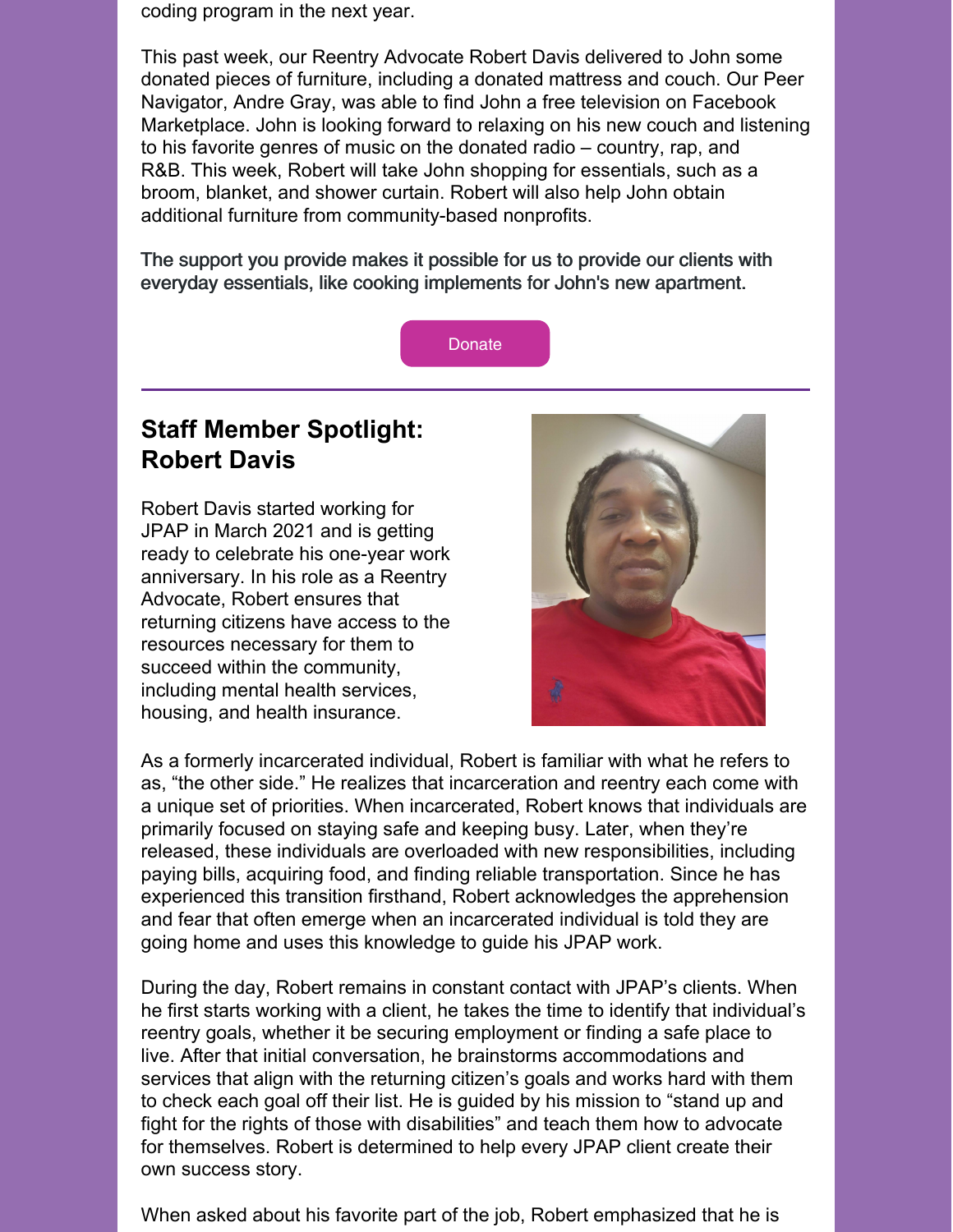thankful for the sheer number of resources that JPAP can provide to their clients. He recalls that when he was first released to a halfway house, he did not have many essential items and had to make calls himself to gather clothes, a Metro card, and other necessities. Now, with JPAP's resources, he can easily provide clients with many of these necessities by simply handing them a Safe and Smart bag or accompanying them on a shopping trip with funds provided by foundations and individual donors.

Even though he is the newest member of the JPAP team, Robert has already developed meaningful relationships with JPAP's clients and the other members of the team over the past year. When asked to reflect on his first year, Robert explained that JPAP "allows me to be me." Not only did the team accept him with open arms during his job interview more than a year ago, but he is now able to continue the work he has been passionate about since his own release, with the structure and support that the JPAP team offers.

## **Policy Updates**

DRDC has been working on several systemic issues, ensuring that the needs of people with psychiatric and intellectual disabilities are addressed in larger criminal legal system reform efforts.

Examples of systemic issues DRDC is working on:



#### **Parole Reform**

Because of the advocacy of DRDC and others, the US Parole Commission (USPC) will cease operations in November 2022. Advocates were having great difficulty getting the city to create something else to take the USPC's place. Finally, the Deputy Mayor for Public Safety and Justice asked Olinda Moyd, the retired Director of PDS' Parole Division, to organize an advisory council to draft proposals for Mayor Bowser's consideration.

About six years ago, Tammy and Olinda had formed the first coalition in years to address parole reform. Because of that work, Olinda invited Tammy to join the new advisory council, as well as Robert Davis, one of JPAP's Reentry Advocates who is also a formerly incarcerated individual. As part of the advisory council, Tammy and Robert have reviewed proposals to replace the the USPC.

DRDC's priorities include building rehabilitation into the parole board's mission and ensuring that no one is incarcerated for a violation where no new crime was committed. The USPC has been particularly punitive, especially for people diagnosed with serious mental illness.

#### **Jail Reform**

DRDC has been very involved in the recent revelation about jail conditions as described by the US Marshal Service, as well as conditions at the jail due to COVID-19 and the Omicron surge. DRDC has been monitoring the safe cells and acute mental health unit at the jail for years, identifying problems to DOC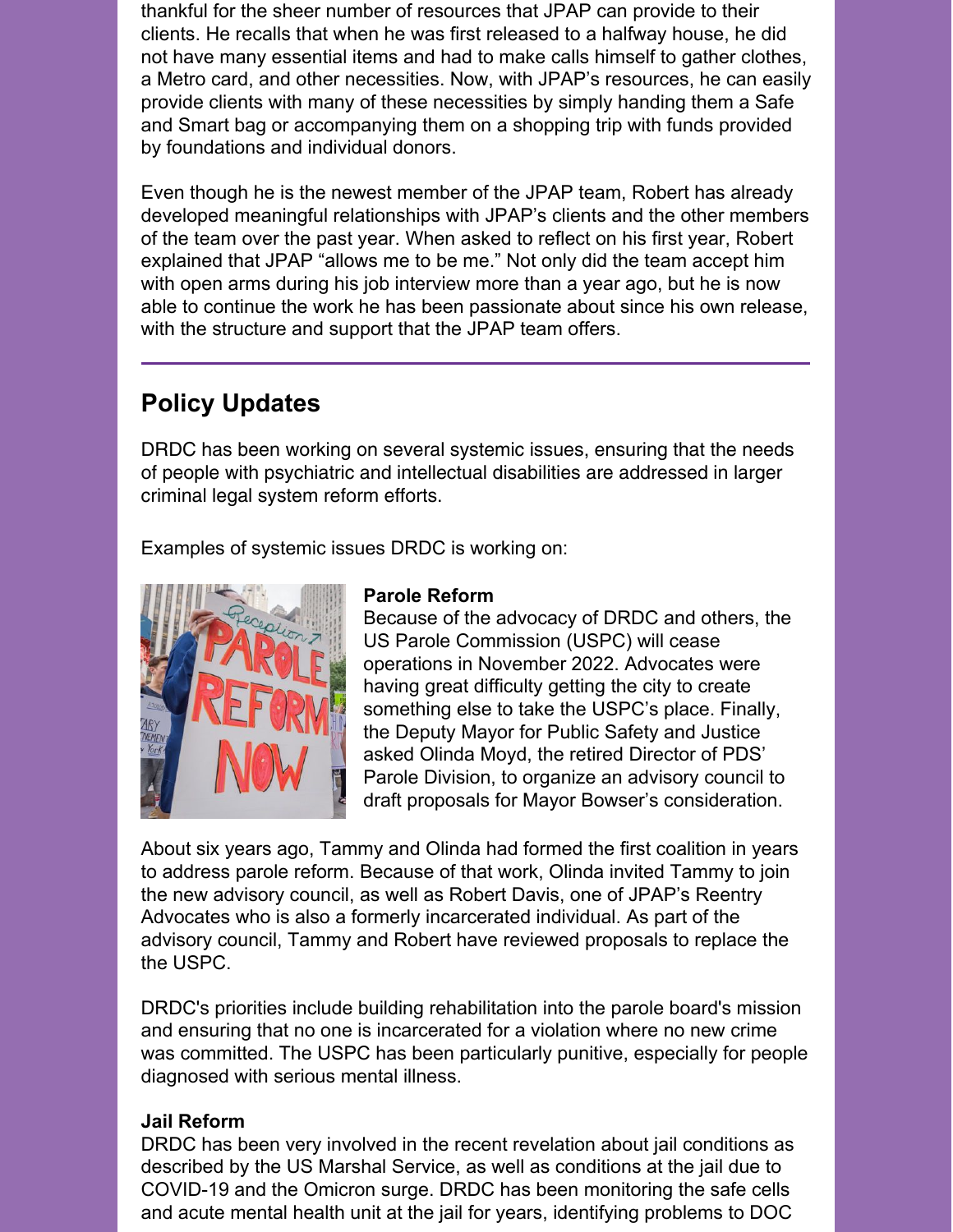and achieving some changes. (See **[here](https://washingtoncitypaper.com/article/516737/attorneys-continue-to-hear-reports-of-the-horrific-conditions-in-dc-jails-safe-cells/)** for quotes by DRDC's Natasha Walls Smith). For example, when DRDC noted that DOC was using regular cells as unofficial safe cells—cells that had bunk beds and other places where individuals could hang or otherwise hurt themselves—DOC renovated cells in the acute mental health unit to be used as official safe cells. Other issues we have raised, such as not providing people in safe cells with out of cell time and regular showers, have persisted when we are not present to demand they be addressed immediately. We have formed a coalition with former members of the DC Jails and Justice Task Force to advocate for the city to decrease the census at the jail so there is more room for social distancing, as well as other changes to address the conditions at the jail. DRDC is advocating for community investments that would prevent people from entering the correctional system in the first place. Black DC residents and those with disabilities are grossly overrepresented at the DC Jail, a legacy of systemic racism that persists today.

#### **Department of Corrections Oversight Hearing**

The Committee on the Judiciary & Public Safety held a Performance Oversight Hearing on Wednesday, March 2, regarding the Department of Corrections. Natasha Walls Smith, DRDC's Mitigation and Monitoring Attorney, submitted written testimony prior to the hearing to be included in the official record and also delivered oral testimony during the live hearing.



Under the authority of DRDC, the protection and advocacy agency for DC, Natasha has unaccompanied access to the D.C. Jail to monitor the conditions of confinement for people with psychiatric and intellectual disabilities. While monitoring recently, she observed the indiscriminate implementation of safe cells (suicide prevention cells) for "treatment" purposes, a number of unsafe and unhygienic conditions and practices, and an ineffective grievance procedure on the acute mental health unit that violates constitutionally protected rights. She raised all of these concerns in both her written and oral testimony.

In February, Natasha and Tammy Seltzer met with DOC Director, Tom Faust, who was recently appointed to address many problems at the jail. In a two and a half hour meeting, they discussed the issues that Natasha had observed during her visit. Director Faust has committed to regular meetings with DRDC to discuss conditions in the jail's acute mental health unit and safe cells.

### **Where Does Your Donation Go?**

We cannot do the work we do without help from our supporters. Any amount can make a major difference for every client. Here are a few ways that your donations can help to support our clients: